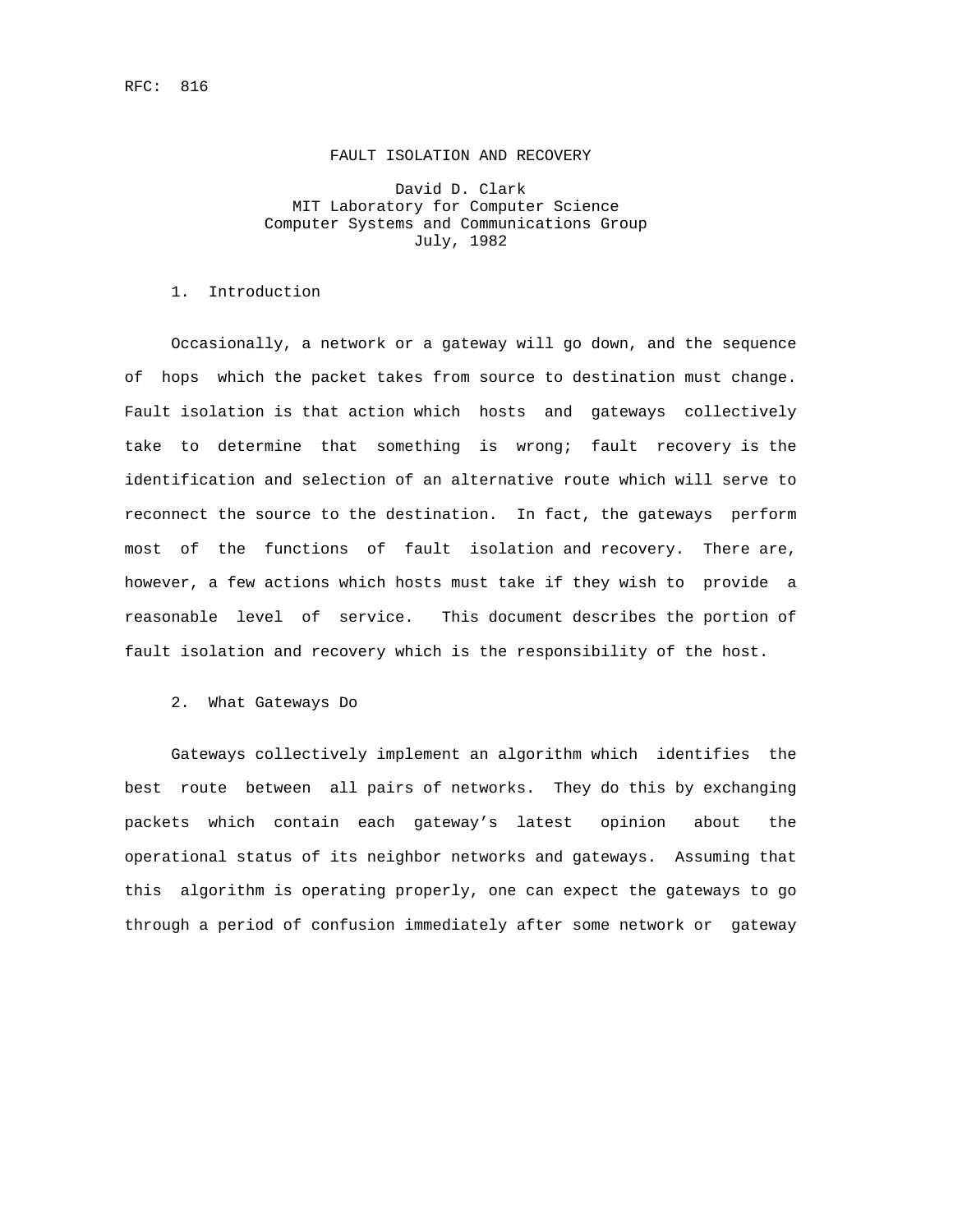has failed, but one can assume that once a period of negotiation has passed, the gateways are equipped with a consistent and correct model of the connectivity of the internet. At present this period of negotiation may actually take several minutes, and many TCP implementations time out within that period, but it is a design goal of the eventual algorithm that the gateway should be able to reconstruct the topology quickly enough that a TCP connection should be able to survive a failure of the route.

3. Host Algorithm for Fault Recovery

 Since the gateways always attempt to have a consistent and correct model of the internetwork topology, the host strategy for fault recovery is very simple. Whenever the host feels that something is wrong, it asks the gateway for advice, and, assuming the advice is forthcoming, it believes the advice completely. The advice will be wrong only during the transient period of negotiation, which immediately follows an outage, but will otherwise be reliably correct.

 In fact, it is never necessary for a host to explicitly ask a gateway for advice, because the gateway will provide it as appropriate. When a host sends a datagram to some distant net, the host should be prepared to receive back either of two advisory messages which the gateway may send. The ICMP "redirect" message indicates that the gateway to which the host sent the datagram is not longer the best gateway to reach the net in question. The gateway will have forwarded the datagram, but the host should revise its routing table to have a different immediate address for this net. The ICMP "destination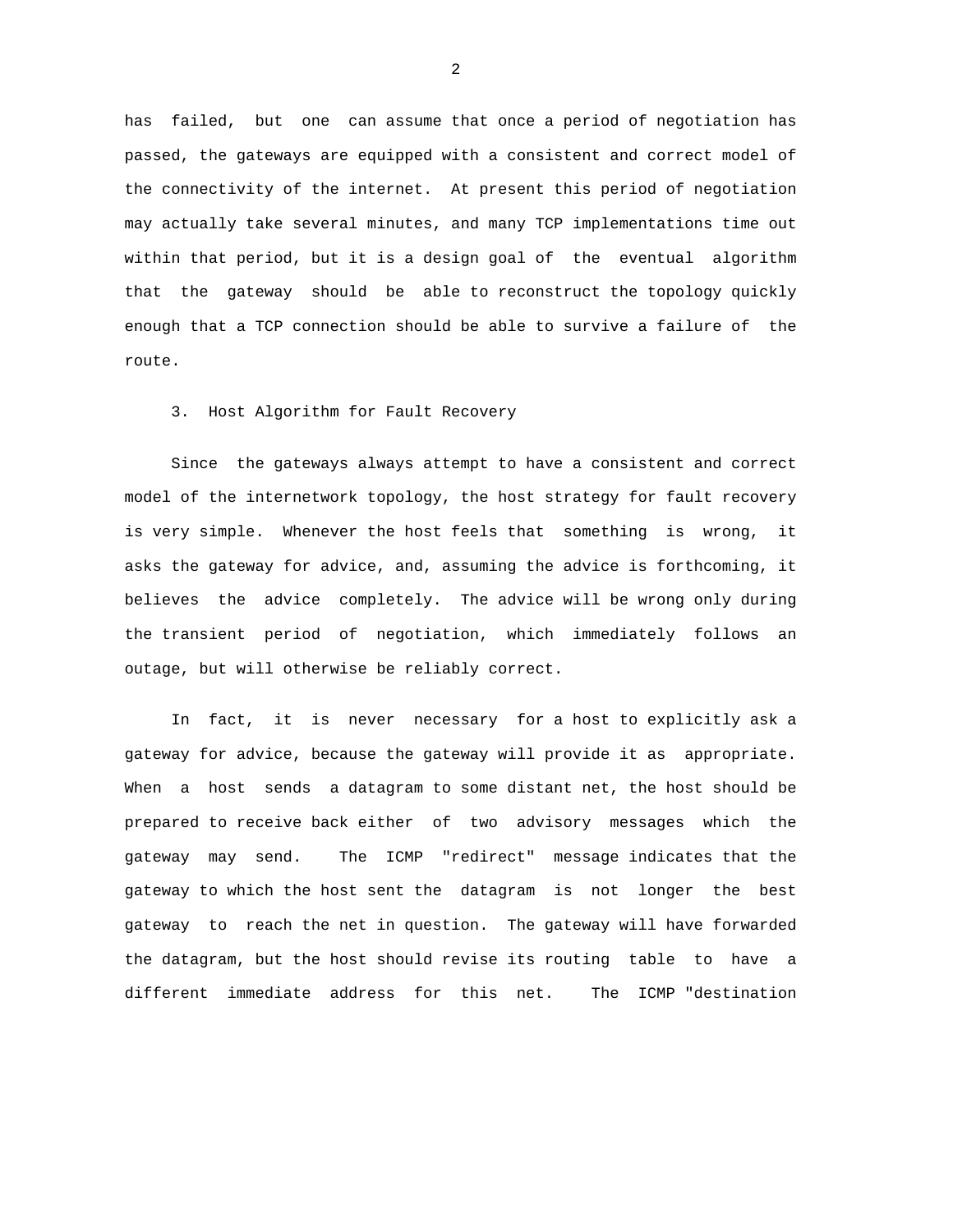unreachable" message indicates that as a result of an outage, it is currently impossible to reach the addressed net or host in any manner. On receipt of this message, a host can either abandon the connection immediately without any further retransmission, or resend slowly to see if the fault is corrected in reasonable time.

 If a host could assume that these two ICMP messages would always arrive when something was amiss in the network, then no other action on the part of the host would be required in order maintain its tables in an optimal condition. Unfortunately, there are two circumstances under which the messages will not arrive properly. First, during the transient following a failure, error messages may arrive that do not correctly represent the state of the world. Thus, hosts must take an isolated error message with some scepticism. (This transient period is discussed more fully below.) Second, if the host has been sending datagrams to a particular gateway, and that gateway itself crashes, then all the other gateways in the internet will reconstruct the topology, but the gateway in question will still be down, and therefore cannot provide any advice back to the host. As long as the host continues to direct datagrams at this dead gateway, the datagrams will simply vanish off the face of the earth, and nothing will come back in return. Hosts must detect this failure.

 If some gateway many hops away fails, this is not of concern to the host, for then the discovery of the failure is the responsibility of the immediate neighbor gateways, which will perform this action in a manner invisible to the host. The problem only arises if the very first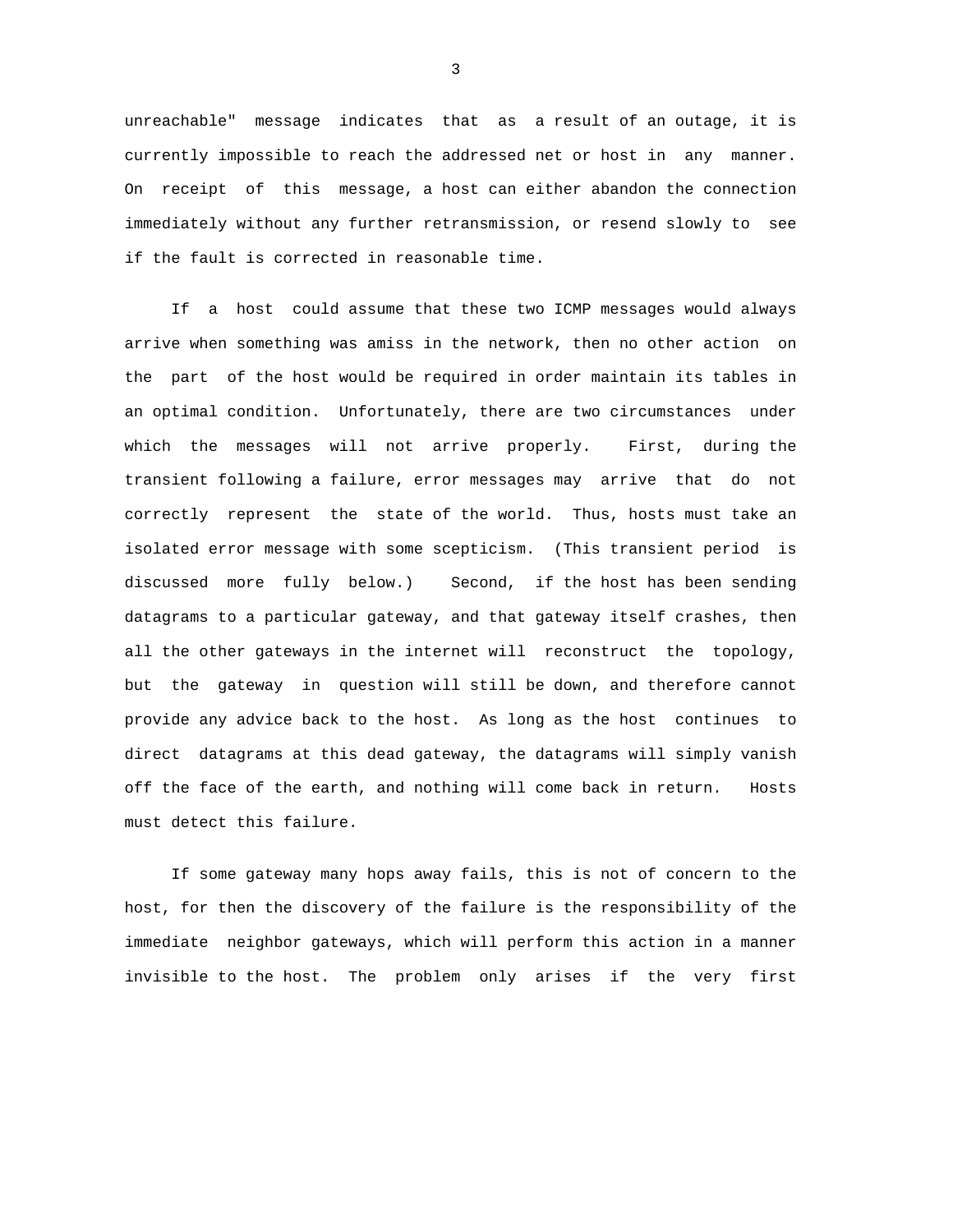gateway, the one to which the host is immediately sending the datagrams, fails. We thus identify one single task which the host must perform as its part of fault isolation in the internet: the host must use some strategy to detect that a gateway to which it is sending datagrams is dead.

 Let us assume for the moment that the host implements some algorithm to detect failed gateways; we will return later to discuss what this algorithm might be. First, let us consider what the host should do when it has determined that a gateway is down. In fact, with the exception of one small problem, the action the host should take is extremely simple. The host should select some other gateway, and try sending the datagram to it. Assuming that gateway is up, this will either produce correct results, or some ICMP advice. Since we assume that, ignoring temporary periods immediately following an outage, any gateway is capable of giving correct advice, once the host has received advice from any gateway, that host is in as good a condition as it can hope to be.

 There is always the unpleasant possibility that when the host tries a different gateway, that gateway too will be down. Therefore, whatever algorithm the host uses to detect a dead gateway must continuously be applied, as the host tries every gateway in turn that it knows about.

 The only difficult part of this algorithm is to specify the means by which the host maintains the table of all of the gateways to which it has immediate access. Currently, the specification of the internet protocol does not architect any message by which a host can ask to be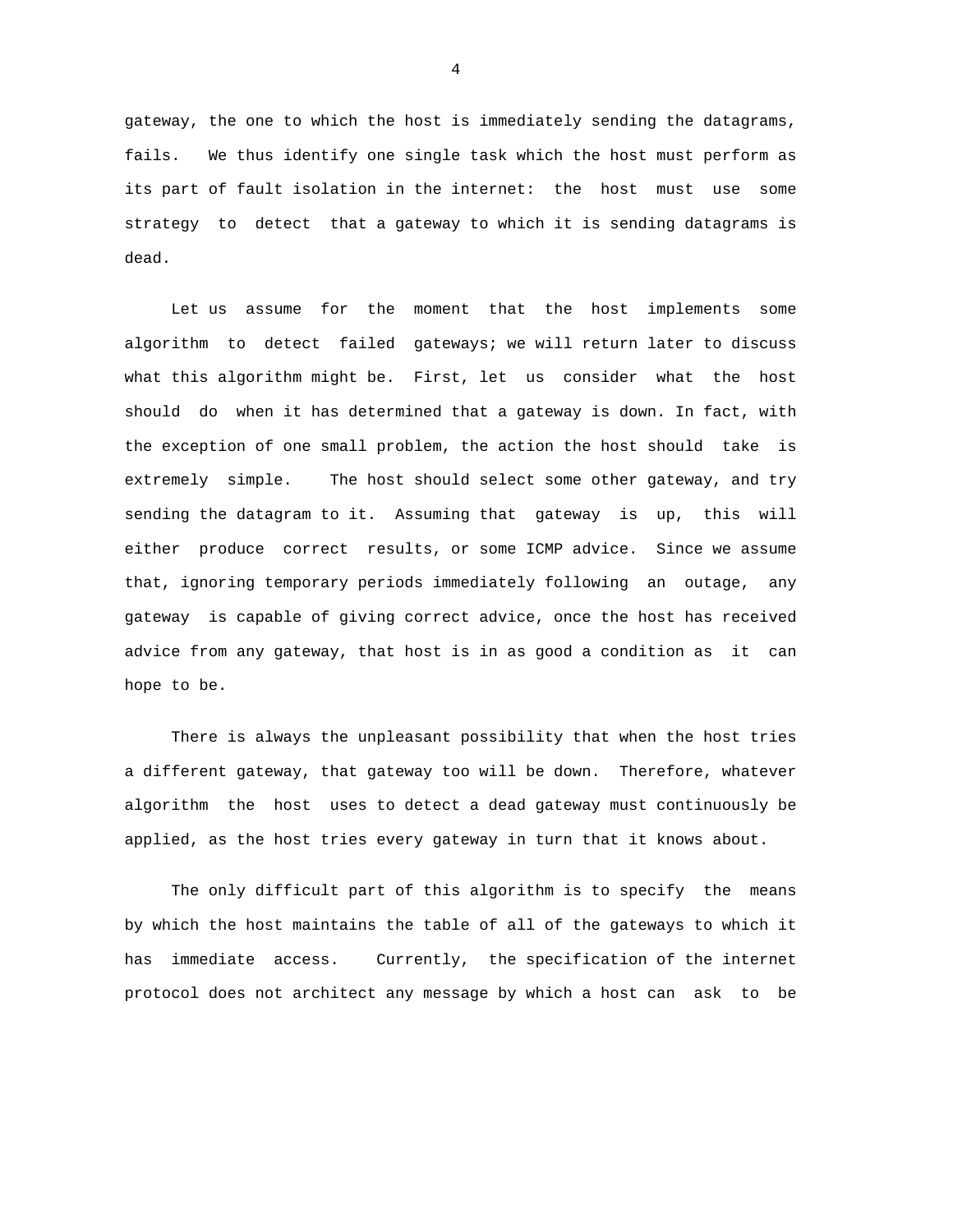supplied with such a table. The reason is that different networks may provide very different mechanisms by which this table can be filled in. For example, if the net is a broadcast net, such as an ethernet or a ringnet, every gateway may simply broadcast such a table from time to time, and the host need do nothing but listen to obtain the required information. Alternatively, the network may provide the mechanism of logical addressing, by which a whole set of machines can be provided with a single group address, to which a request can be sent for assistance. Failing those two schemes, the host can build up its table of neighbor gateways by remembering all the gateways from which it has ever received a message. Finally, in certain cases, it may be necessary for this table, or at least the initial entries in the table, to be constructed manually by a manager or operator at the site. In cases where the network in question provides absolutely no support for this kind of host query, at least some manual intervention will be required to get started, so that the host can find out about at least one gateway.

4. Host Algorithms for Fault Isolation

 We now return to the question raised above. What strategy should the host use to detect that it is talking to a dead gateway, so that it can know to switch to some other gateway in the list. In fact, there are several algorithms which can be used. All are reasonably simple to implement, but they have very different implications for the overhead on the host, the gateway, and the network. Thus, to a certain extent, the algorithm picked must depend on the details of the network and of the host.

 $\sim$  5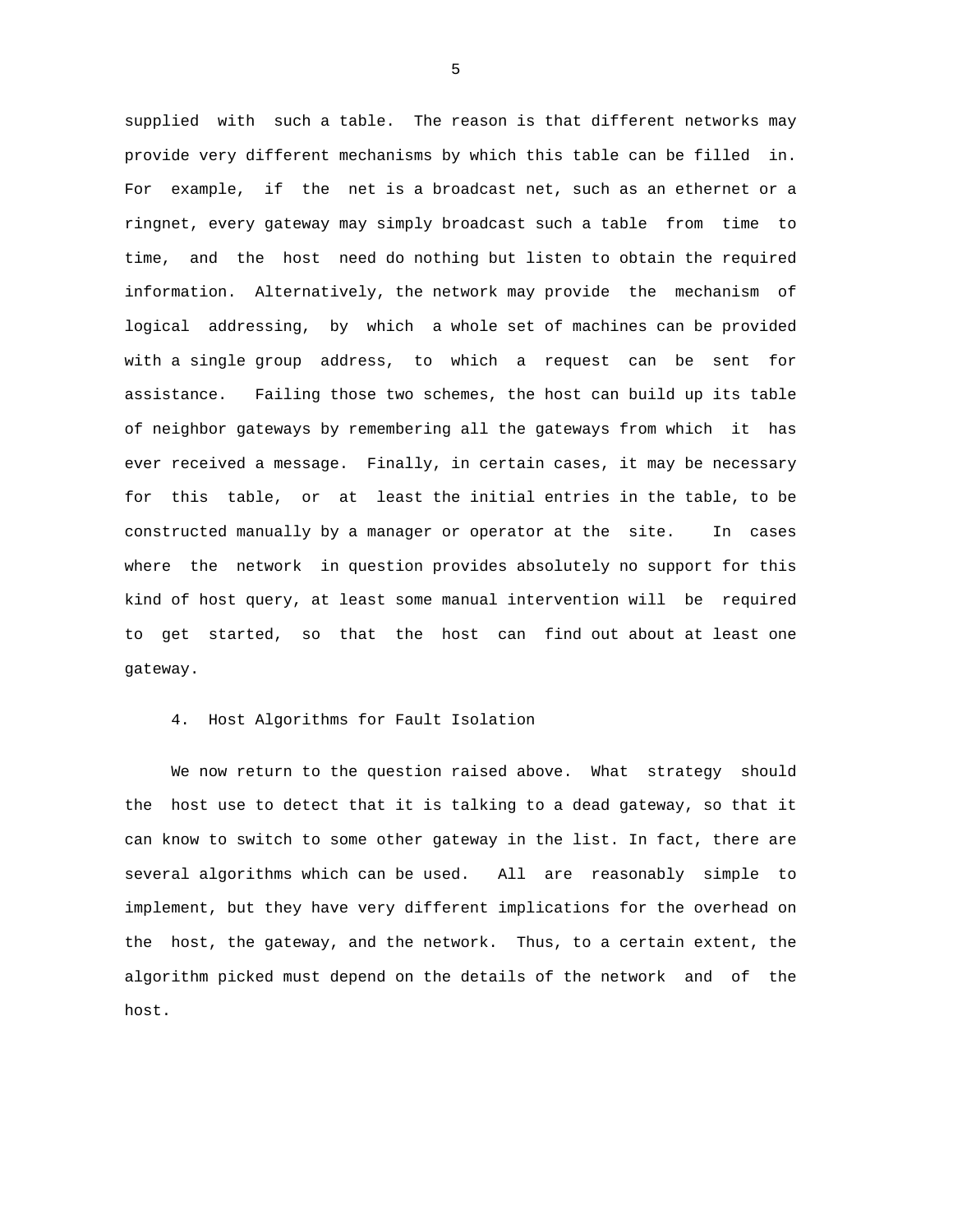#### 1. NETWORK LEVEL DETECTION

 Many networks, particularly the Arpanet, perform precisely the required function internal to the network. If a host sends a datagram to a dead gateway on the Arpanet, the network will return a "host dead" message, which is precisely the information the host needs to know in order to switch to another gateway. Some early implementations of Internet on the Arpanet threw these messages away. That is an exceedingly poor idea.

#### 2. CONTINUOUS POLLING

 The ICMP protocol provides an echo mechanism by which a host may solicit a response from a gateway. A host could simply send this message at a reasonable rate, to assure itself continuously that the gateway was still up. This works, but, since the message must be sent fairly often to detect a fault in a reasonable time, it can imply an unbearable overhead on the host itself, the network, and the gateway. This strategy is prohibited except where a specific analysis has indicated that the overhead is tolerable.

### 3. TRIGGERED POLLING

 If the use of polling could be restricted to only those times when something seemed to be wrong, then the overhead would be bearable. Provided that one can get the proper advice from one's higher level protocols, it is possible to implement such a strategy. For example, one could program the TCP level so that whenever it retransmitted a

 $\sim$  6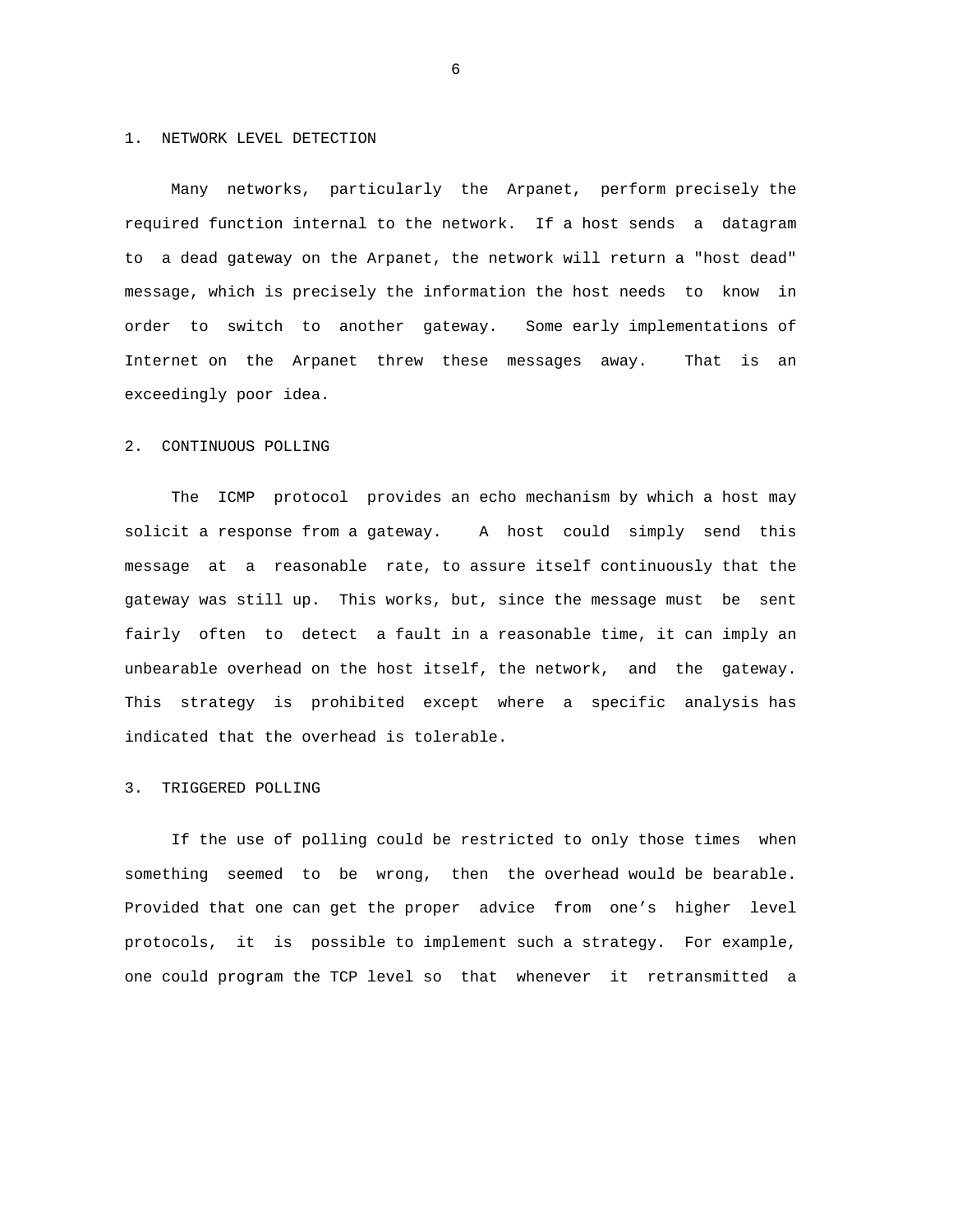segment more than once, it sent a hint down to the IP layer which triggered polling. This strategy does not have excessive overhead, but does have the problem that the host may be somewhat slow to respond to an error, since only after polling has started will the host be able to confirm that something has gone wrong, and by then the TCP above may have already timed out.

 Both forms of polling suffer from a minor flaw. Hosts as well as gateways respond to ICMP echo messages. Thus, polling cannot be used to detect the error that a foreign address thought to be a gateway is actually a host. Such a confusion can arise if the physical addresses of machines are rearranged.

# 4. TRIGGERED RESELECTION

 There is a strategy which makes use of a hint from a higher level, as did the previous strategy, but which avoids polling altogether. Whenever a higher level complains that the service seems to be defective, the Internet layer can pick the next gateway from the list of available gateways, and switch to it. Assuming that this gateway is up, no real harm can come of this decision, even if it was wrong, for the worst that will happen is a redirect message which instructs the host to return to the gateway originally being used. If, on the other hand, the original gateway was indeed down, then this immediately provides a new route, so the period of time until recovery is shortened. This last strategy seems particularly clever, and is probably the most generally suitable for those cases where the network itself does not provide fault isolation. (Regretably, I have forgotten who suggested this idea to me. It is not my invention.)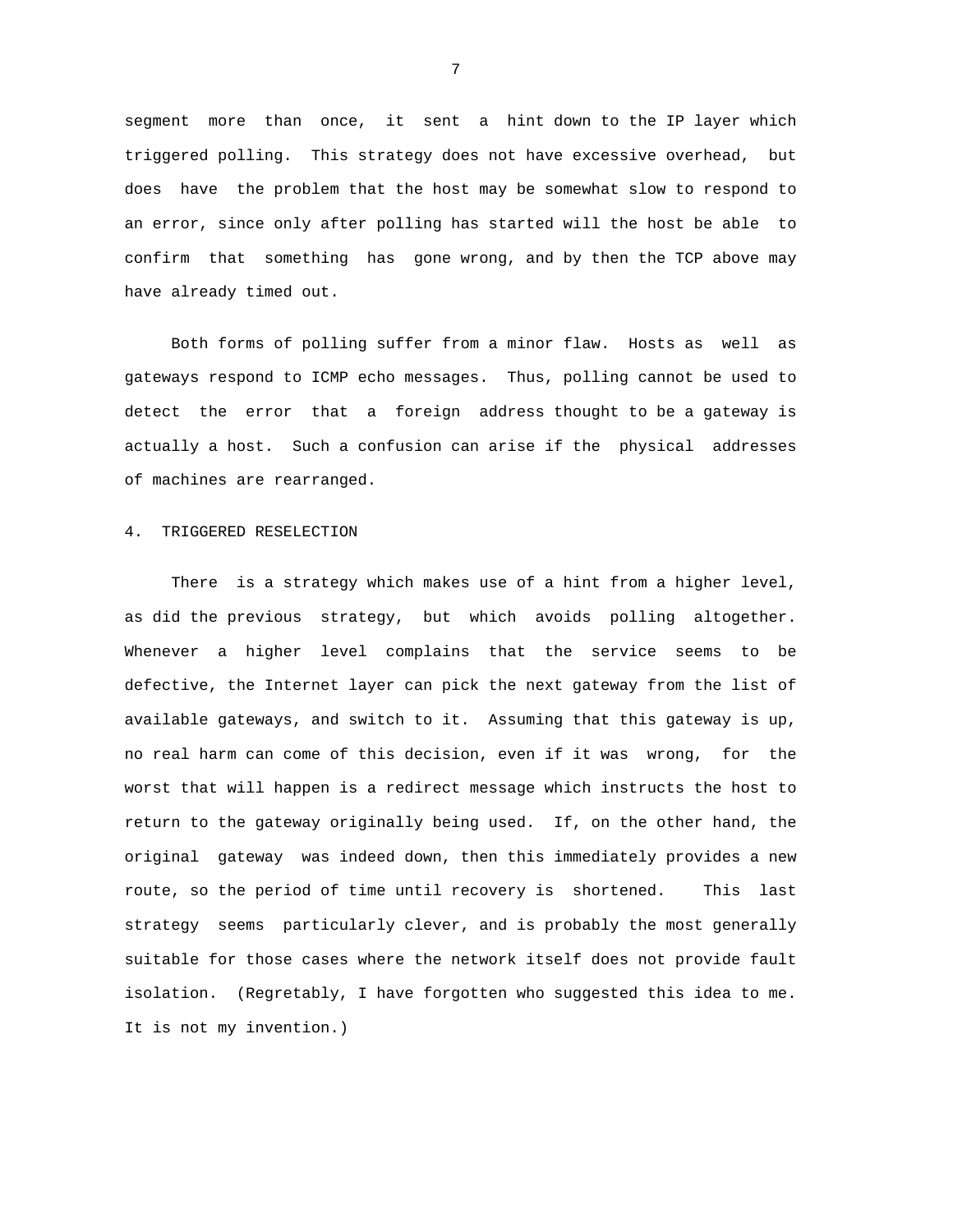5. Higher Level Fault Detection

 The previous discussion has concentrated on fault detection and recovery at the IP layer. This section considers what the higher layers such as TCP should do.

 TCP has a single fault recovery action; it repeatedly retransmits a segment until either it gets an acknowledgement or its connection timer expires. As discussed above, it may use retransmission as an event to trigger a request for fault recovery to the IP layer. In the other direction, information may flow up from IP, reporting such things as ICMP Destination Unreachable or error messages from the attached network. The only subtle question about TCP and faults is what TCP should do when such an error message arrives or its connection timer expires.

 The TCP specification discusses the timer. In the description of the open call, the timeout is described as an optional value that the client of TCP may specify; if any segment remains unacknowledged for this period, TCP should abort the connection. The default for the timeout is 30 seconds. Early TCPs were often implemented with a fixed timeout interval, but this did not work well in practice, as the following discussion may suggest.

 Clients of TCP can be divided into two classes: those running on immediate behalf of a human, such as Telnet, and those supporting a program, such as a mail sender. Humans require a sophisticated response to errors. Depending on exactly what went wrong, they may want to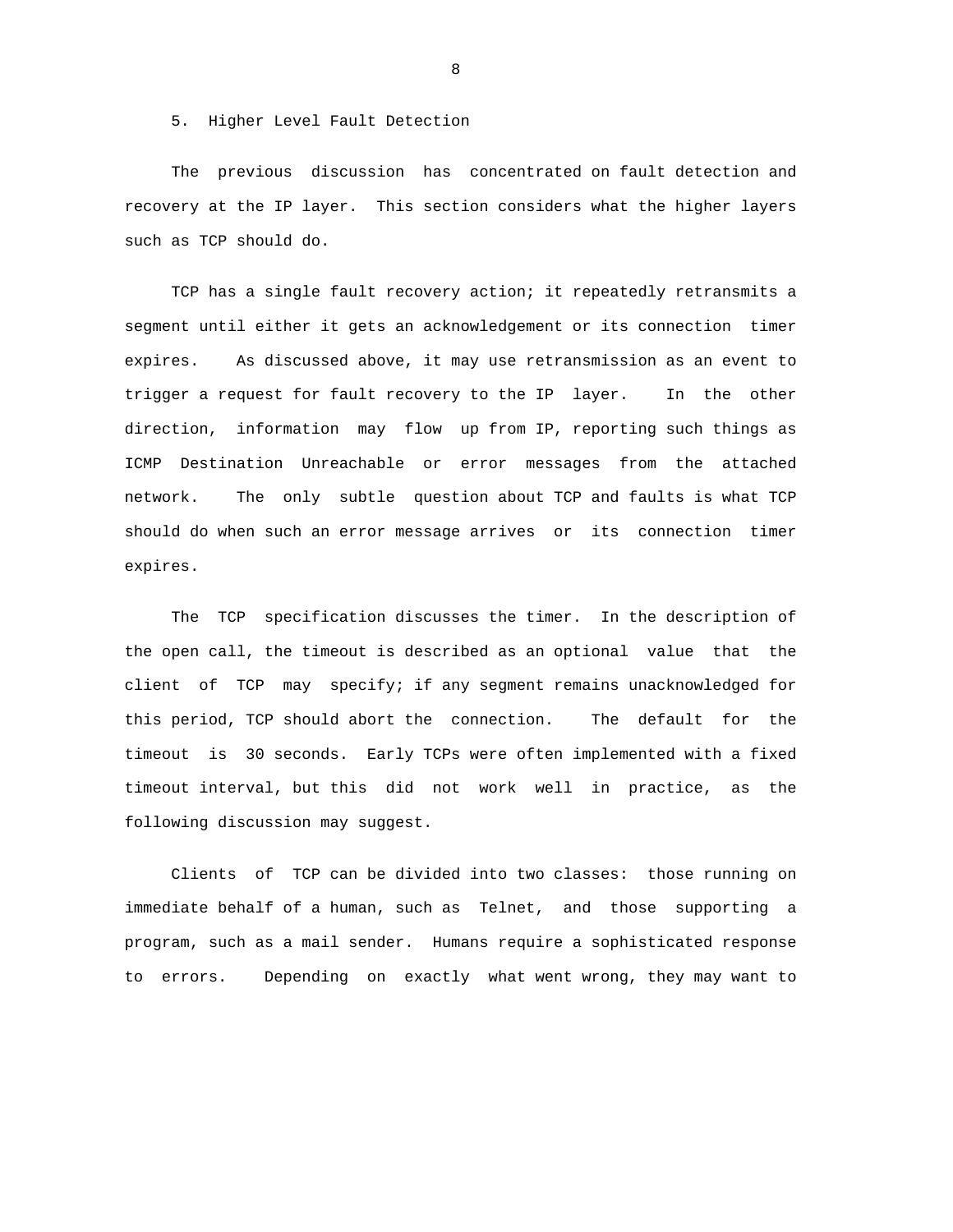abandon the connection at once, or wait for a long time to see if things get better. Programs do not have this human impatience, but also lack the power to make complex decisions based on details of the exact error condition. For them, a simple timeout is reasonable.

 Based on these considerations, at least two modes of operation are needed in TCP. One, for programs, abandons the connection without exception if the TCP timer expires. The other mode, suitable for people, never abandons the connection on its own initiative, but reports to the layer above when the timer expires. Thus, the human user can see error messages coming from all the relevant layers, TCP and ICMP, and can request TCP to abort as appropriate. This second mode requires that TCP be able to send an asynchronous message up to its client to report the timeout, and it requires that error messages arriving at lower layers similarly flow up through TCP.

 At levels above TCP, fault detection is also required. Either of the following can happen. First, the foreign client of TCP can fail, even though TCP is still running, so data is still acknowledged and the timer never expires. Alternatively, the communication path can fail, without the TCP timer going off, because the local client has no data to send. Both of these have caused trouble.

 Sending mail provides an example of the first case. When sending mail using SMTP, there is an SMTP level acknowledgement that is returned when a piece of mail is successfully delivered. Several early mail receiving programs would crash just at the point where they had received all of the mail text (so TCP did not detect a timeout due to outstanding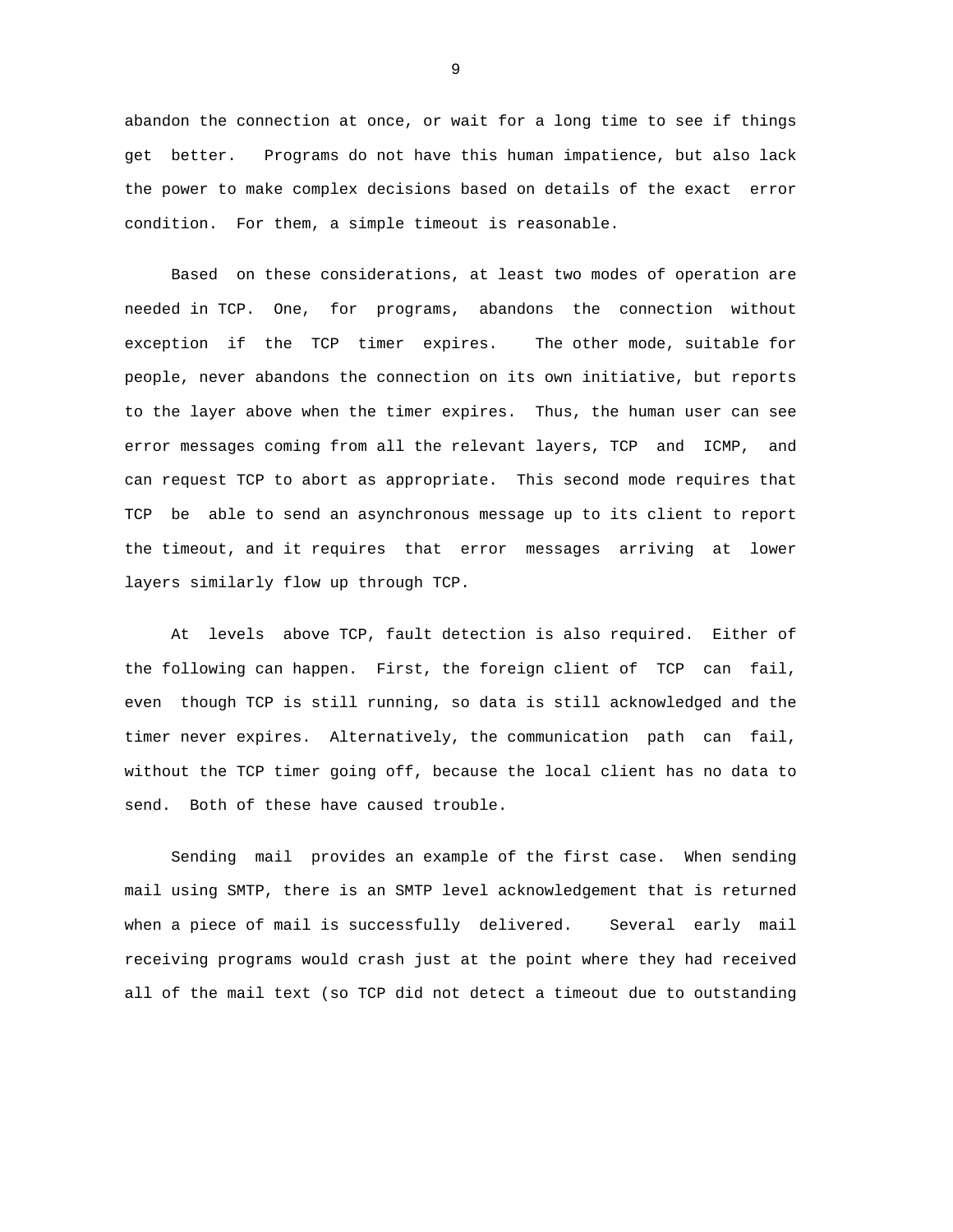unacknowledged data) but before the mail was acknowledged at the SMTP level. This failure would cause early mail senders to wait forever for the SMTP level acknowledgement. The obvious cure was to set a timer at the SMTP level, but the first attempt to do this did not work, for there was no simple way to select the timer interval. If the interval selected was short, it expired in normal operational when sending a large file to a slow host. An interval of many minutes was needed to prevent false timeouts, but that meant that failures were detected only very slowly. The current solution in several mailers is to pick a timeout interval proportional to the size of the message.

 Server telnet provides an example of the other kind of failure. It can easily happen that the communications link can fail while there is no traffic flowing, perhaps because the user is thinking. Eventually, the user will attempt to type something, at which time he will discover that the connection is dead and abort it. But the host end of the connection, having nothing to send, will not discover anything wrong, and will remain waiting forever. In some systems there is no way for a user in a different process to destroy or take over such a hanging process, so there is no way to recover.

 One solution to this would be to have the host server telnet query the user end now and then, to see if it is still up. (Telnet does not have an explicit query feature, but the host could negotiate some unimportant option, which should produce either agreement or disagreement in return.) The only problem with this is that a reasonable sample interval, if applied to every user on a large system,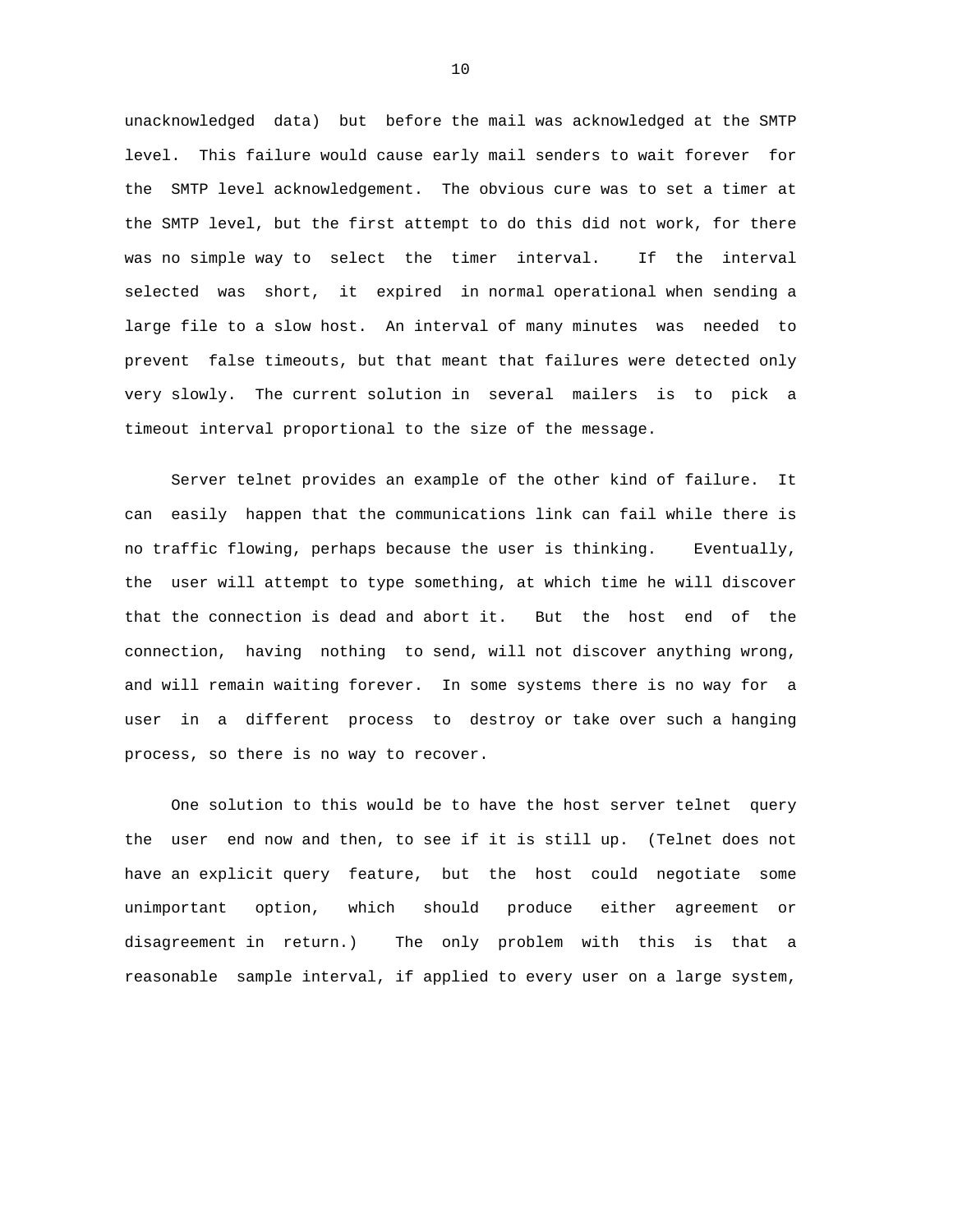can generate an unacceptable amount of traffic and system overhead. A smart server telnet would use this query only when something seems wrong, perhaps when there had been no user activity for some time.

 In both these cases, the general conclusion is that client level error detection is needed, and that the details of the mechanism are very dependent on the application. Application programmers must be made aware of the problem of failures, and must understand that error detection at the TCP or lower level cannot solve the whole problem for them.

6. Knowing When to Give Up

 It is not obvious, when error messages such as ICMP Destination Unreachable arrive, whether TCP should abandon the connection. The reason that error messages are difficult to interpret is that, as discussed above, after a failure of a gateway or network, there is a transient period during which the gateways may have incorrect information, so that irrelevant or incorrect error messages may sometimes return. An isolated ICMP Destination Unreachable may arrive at a host, for example, if a packet is sent during the period when the gateways are trying to find a new route. To abandon a TCP connection based on such a message arriving would be to ignore the valuable feature of the Internet that for many internal failures it reconstructs its function without any disruption of the end points.

 But if failure messages do not imply a failure, what are they for? In fact, error messages serve several important purposes. First, if